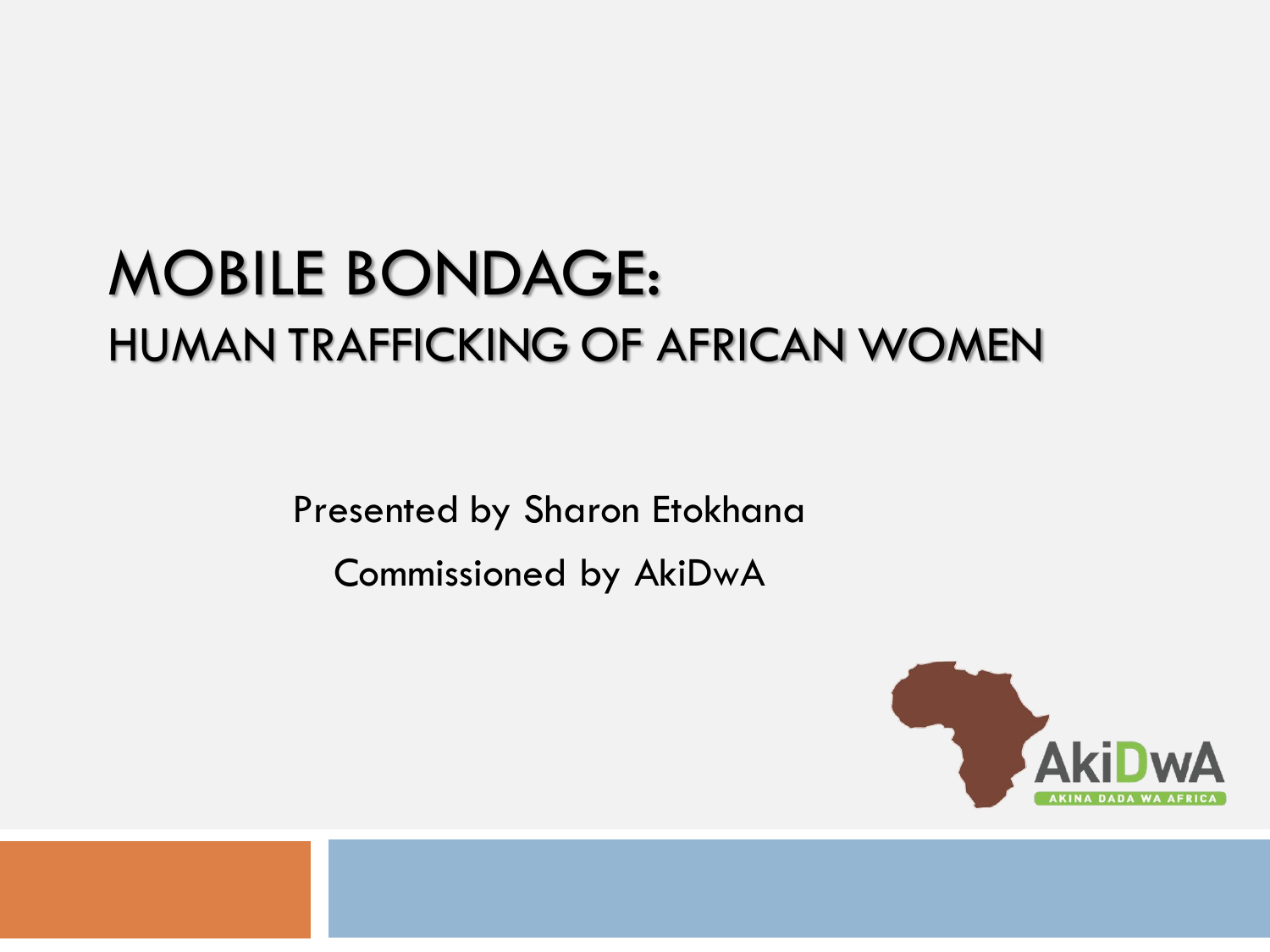## Background

- □ AkiDwA believes that trafficking of women is a form of gender-based violence
- □ Over the years, the organisation has encountered several victims of human trafficking in the course of their work
- $\Box$  Majority of victims trafficked for the purpose of sexual exploitation are women, African women
- □ AkiDwA can contribute on this issue further and explore how the problem can be combatted and this is a step in this direction.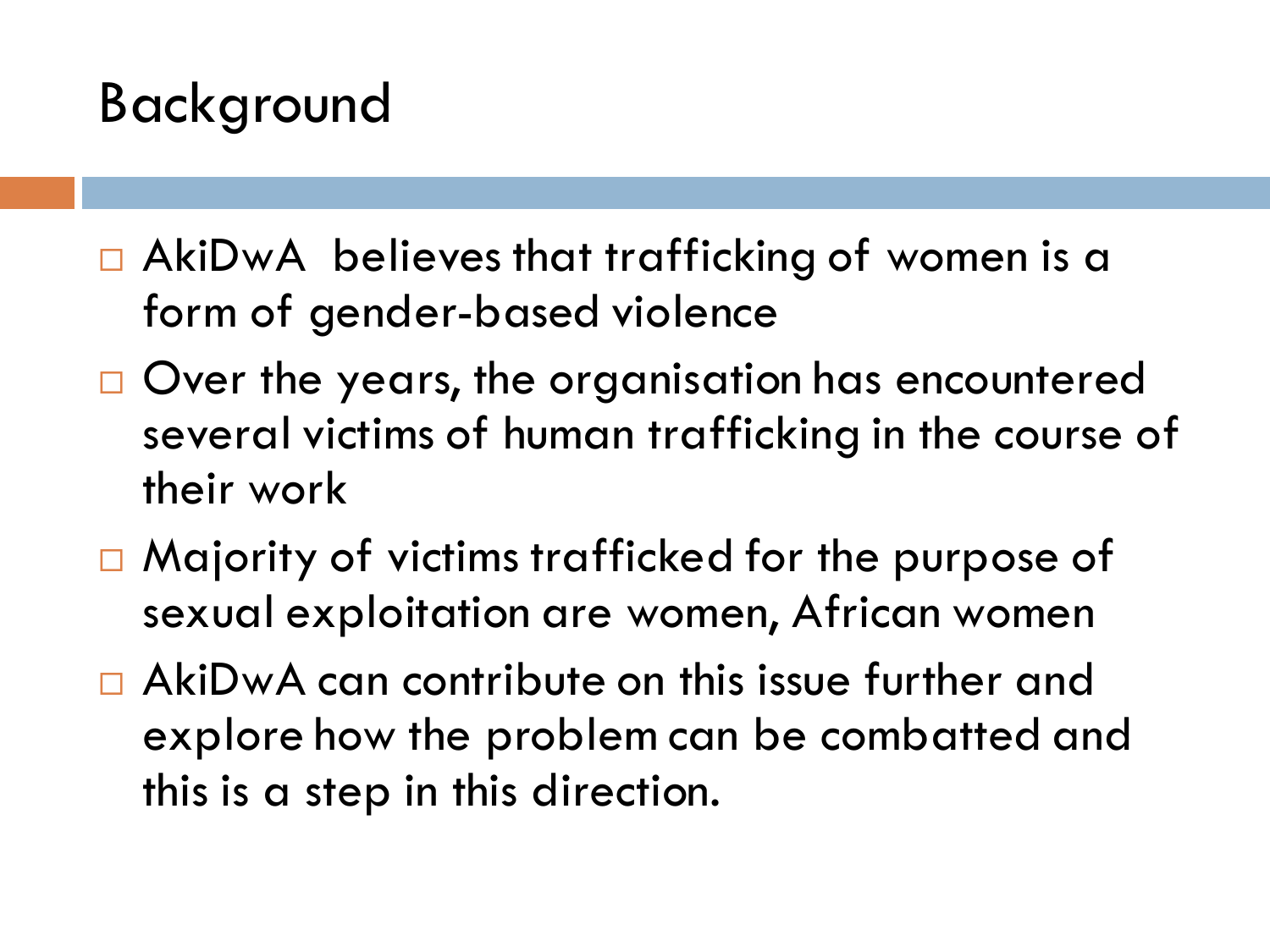## Research Objectives

- To understand the African context
- To raise awareness of issues specific to working with African women and girls who are trafficking victims.
- To document human rights violations suffered by African women and girls who emigrate, in the countries of origin, transit, and destination.
- To identify strategies for the effective prevention of African women from been trafficked
- The application of international human rights standards to AkiDwA's work with African women and girls who are victims or alleged victims of human trafficking.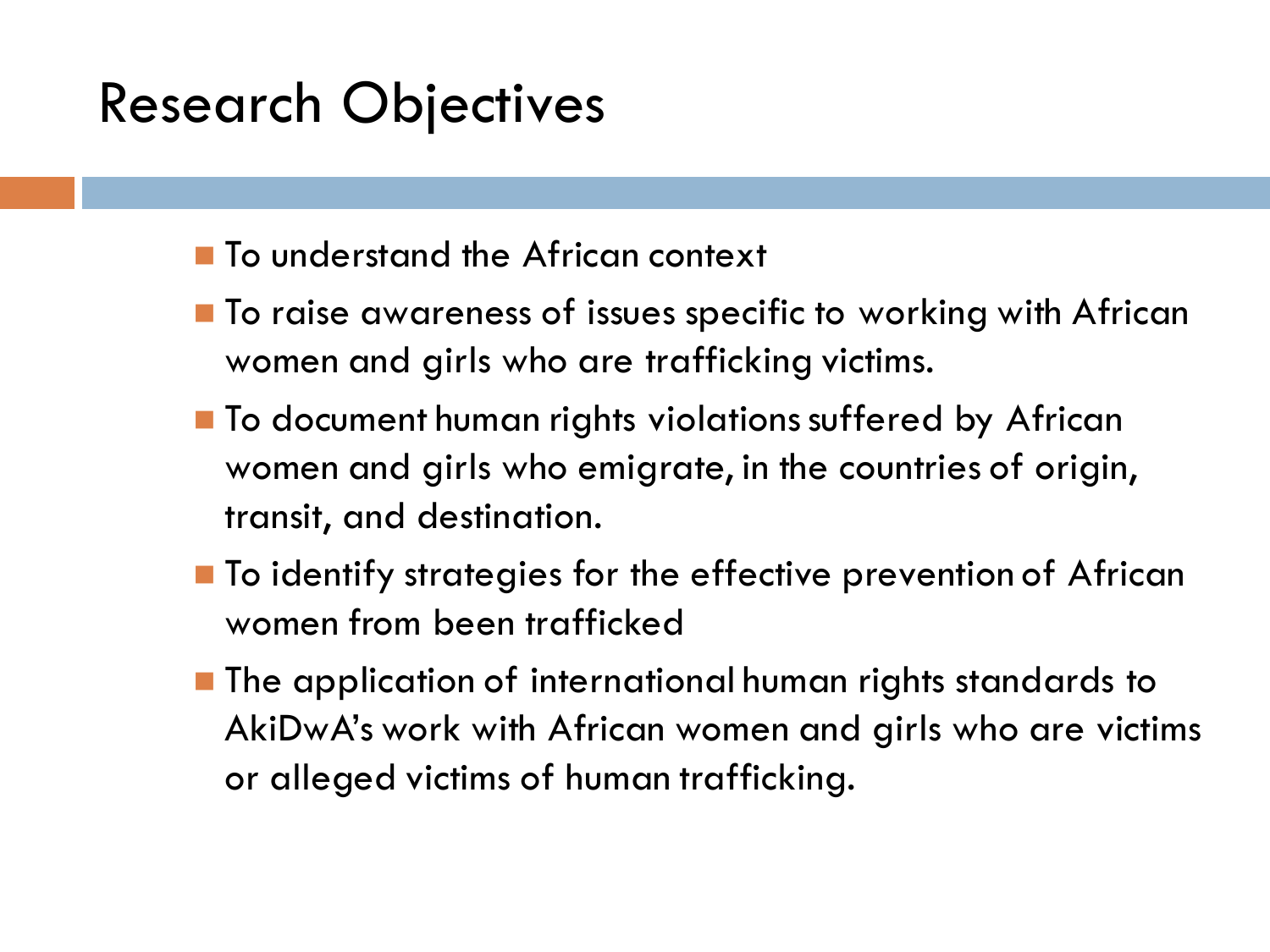## Methodology

□ Consultation with expert organisations working on Trafficking focusing mainly on African women

**Literature review** 

 $\Box$  Interviews/Testimonies of victims of trafficking from Nigeria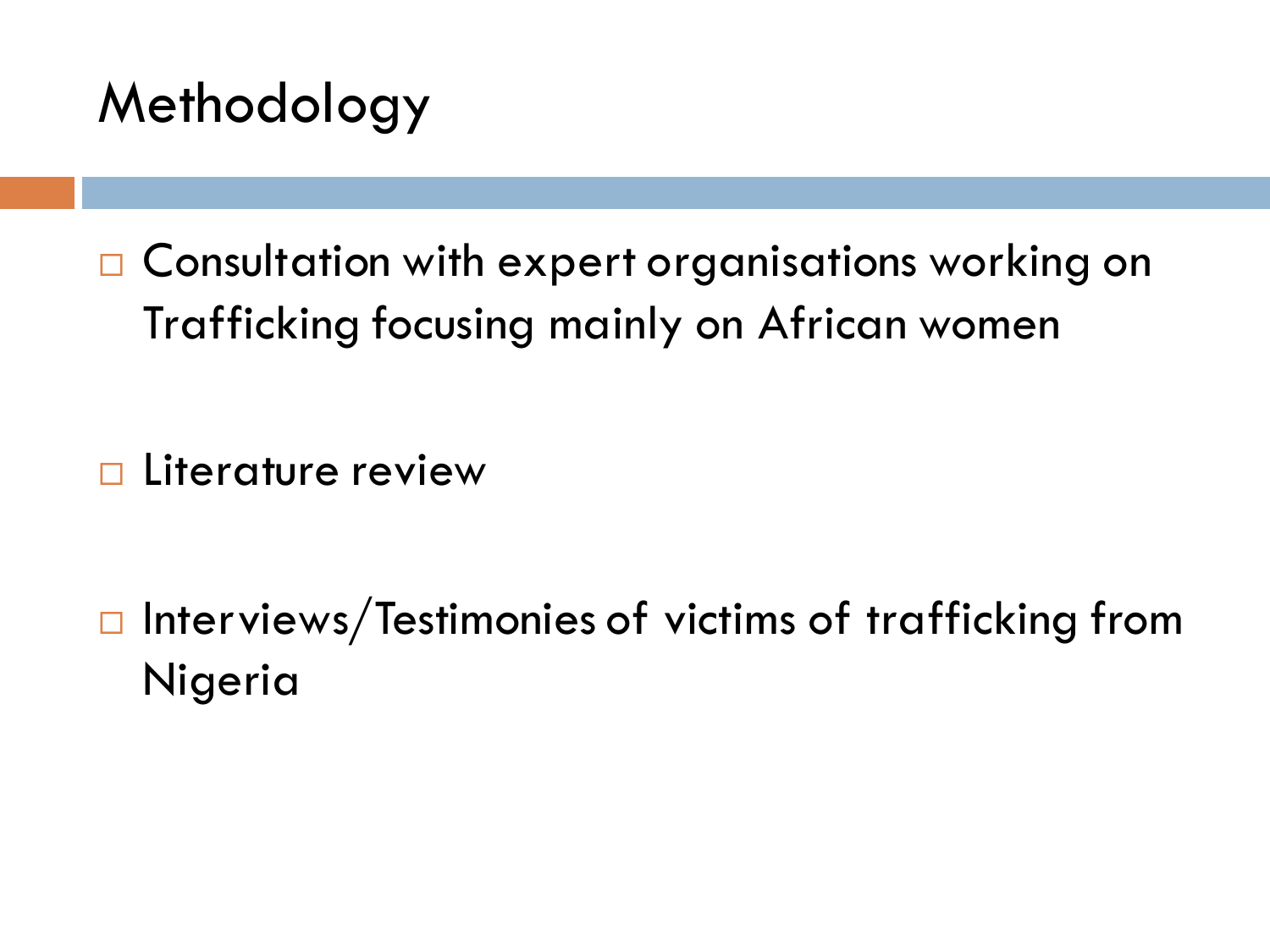## What is Human Trafficking?



It is the act of **r***ecruiting, transporting, transferring, harbouring or receiving* persons which is done by the means of *force or threat of force or other forms* **of** *coercion, abduction, fraud, deception, abuse of power or of a position of vulnerability or the giving or receiving of payments* for the purpose of exploitation such as *sexual exploitation, labour exploitation, forced begging, forced criminality or organ removal or other types of exploitation*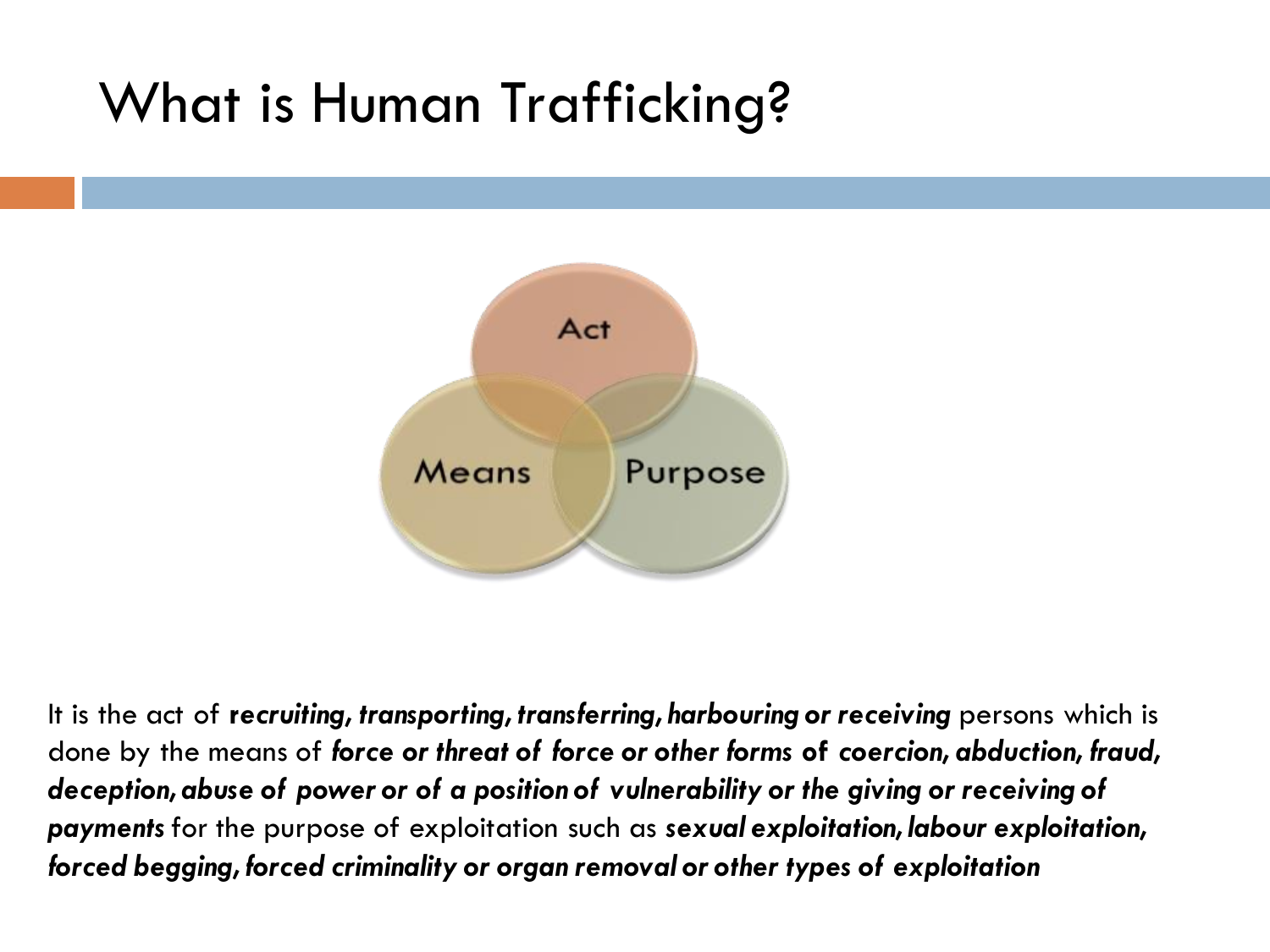#### Recorded Victims of Human Trafficking in Ireland



Over the last five years, there have been a total of 319 victims of trafficking reported in Ireland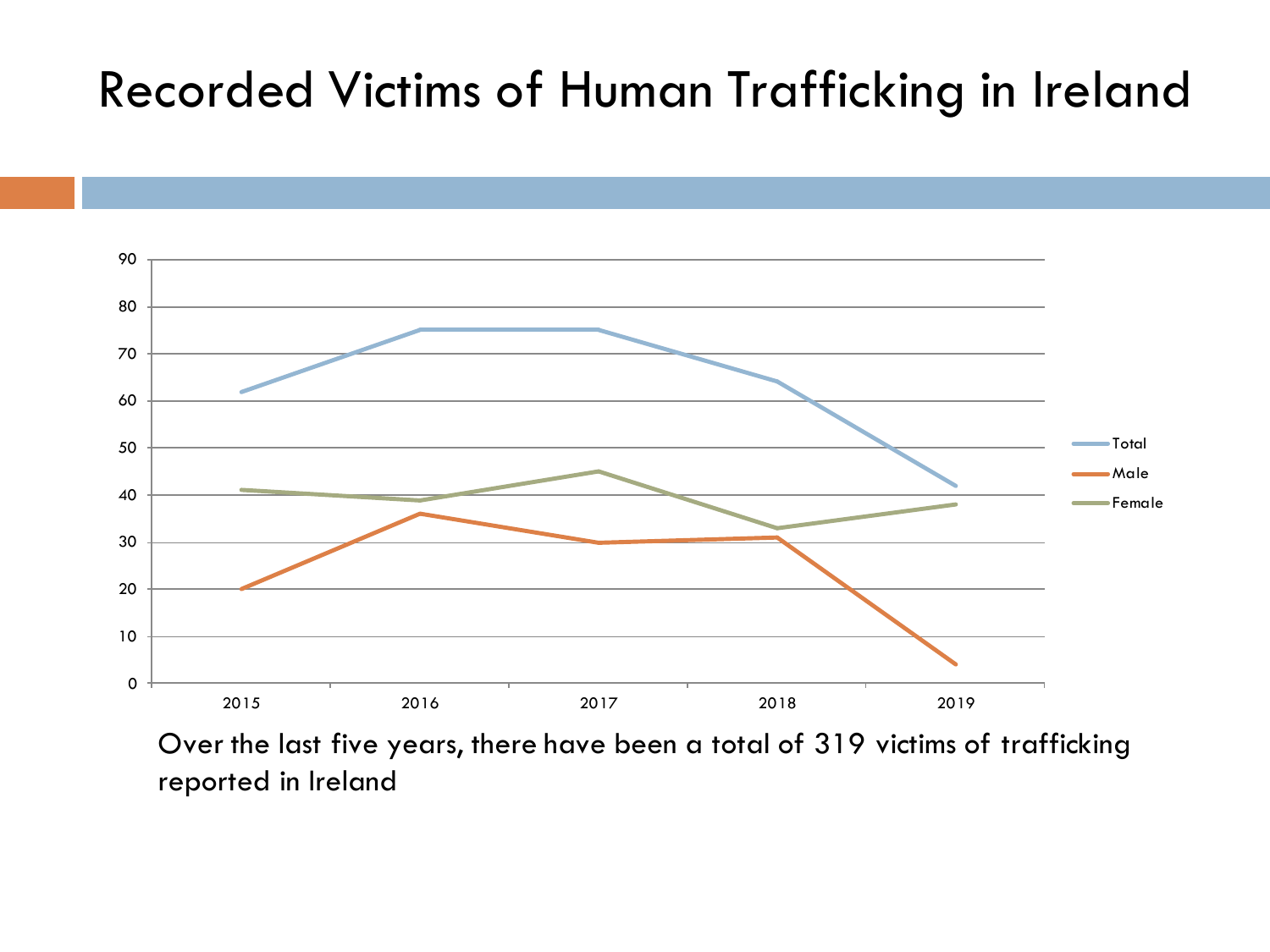#### Victims of trafficking in relation to their countries of origin

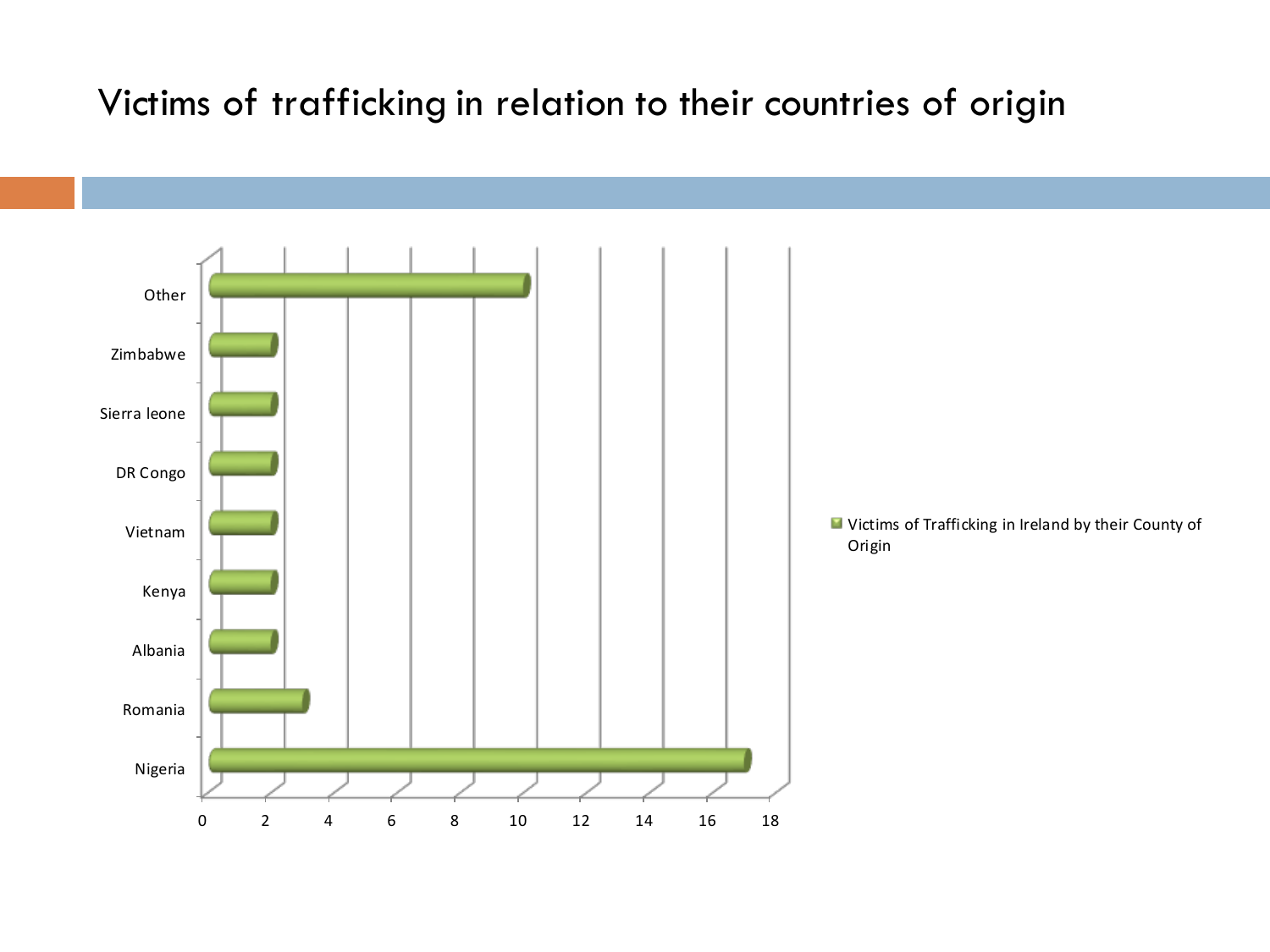## Synthesis of Push and Pull Factors

- Demand for sexual services
- $\Box$  Economic Prospects
- **Higher Standard of Living**
- Safety
- □ The Allure of the "West"

#### **Pull Factors Push Factors**

- **D** African Juju
- □ Poverty
- **Illiteracy**
- Gender Inequality
- Gender Based Violence
- $\Box$  Familial Crisis
- □ Morality Crisis
- □ Police Corruption
- $\Box$  Insecurity/Political instability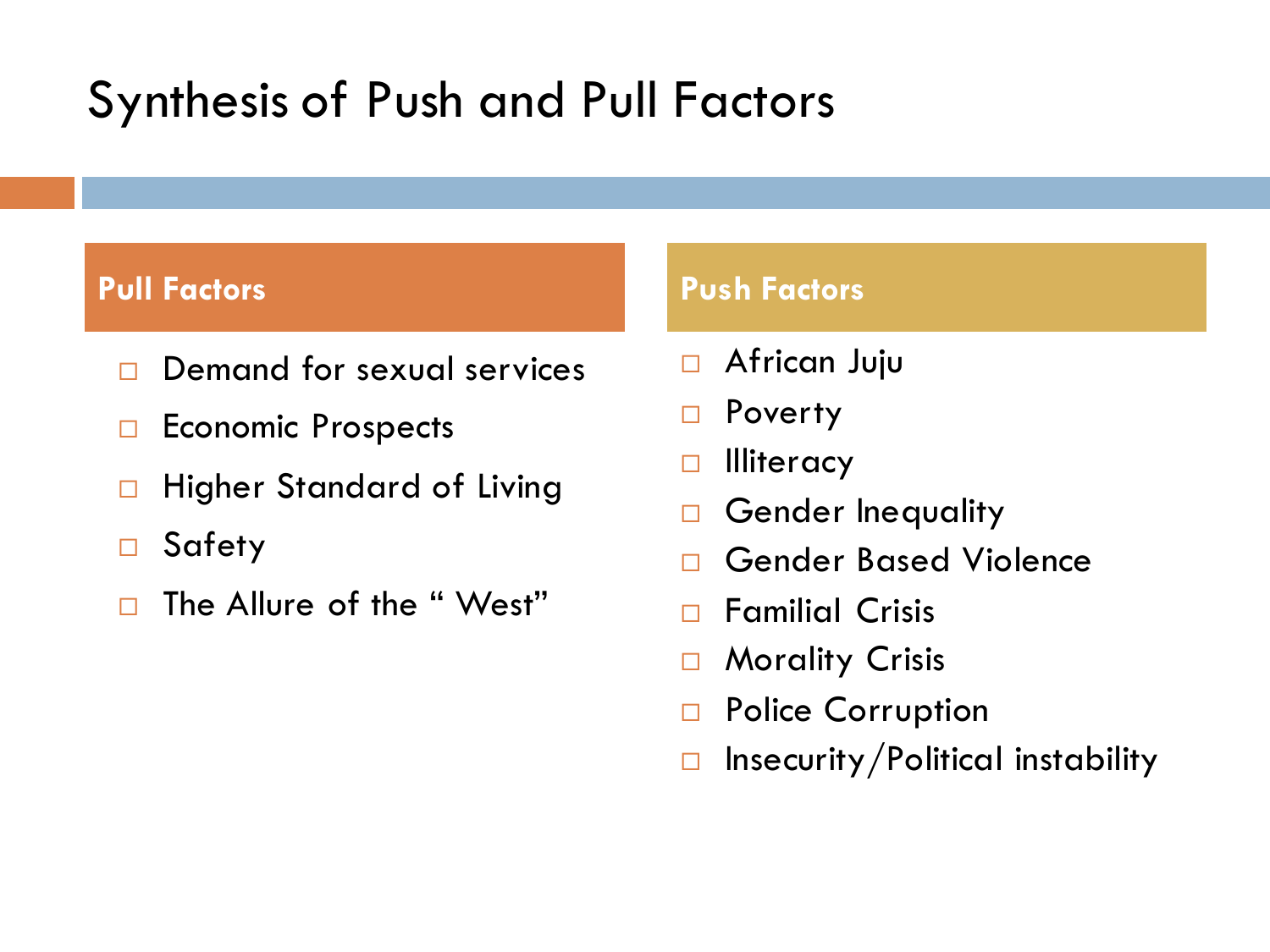## Demand for Sexual Services

*"- Over 650 women are typically advertised for prostitution online every day on Escort Ireland* 

*- Hidden subgroups and private markets of*

*coerced and trafficked women within the Irish sex trade."*

*- Sexual Exploitation Research Programme, (SERP )2020*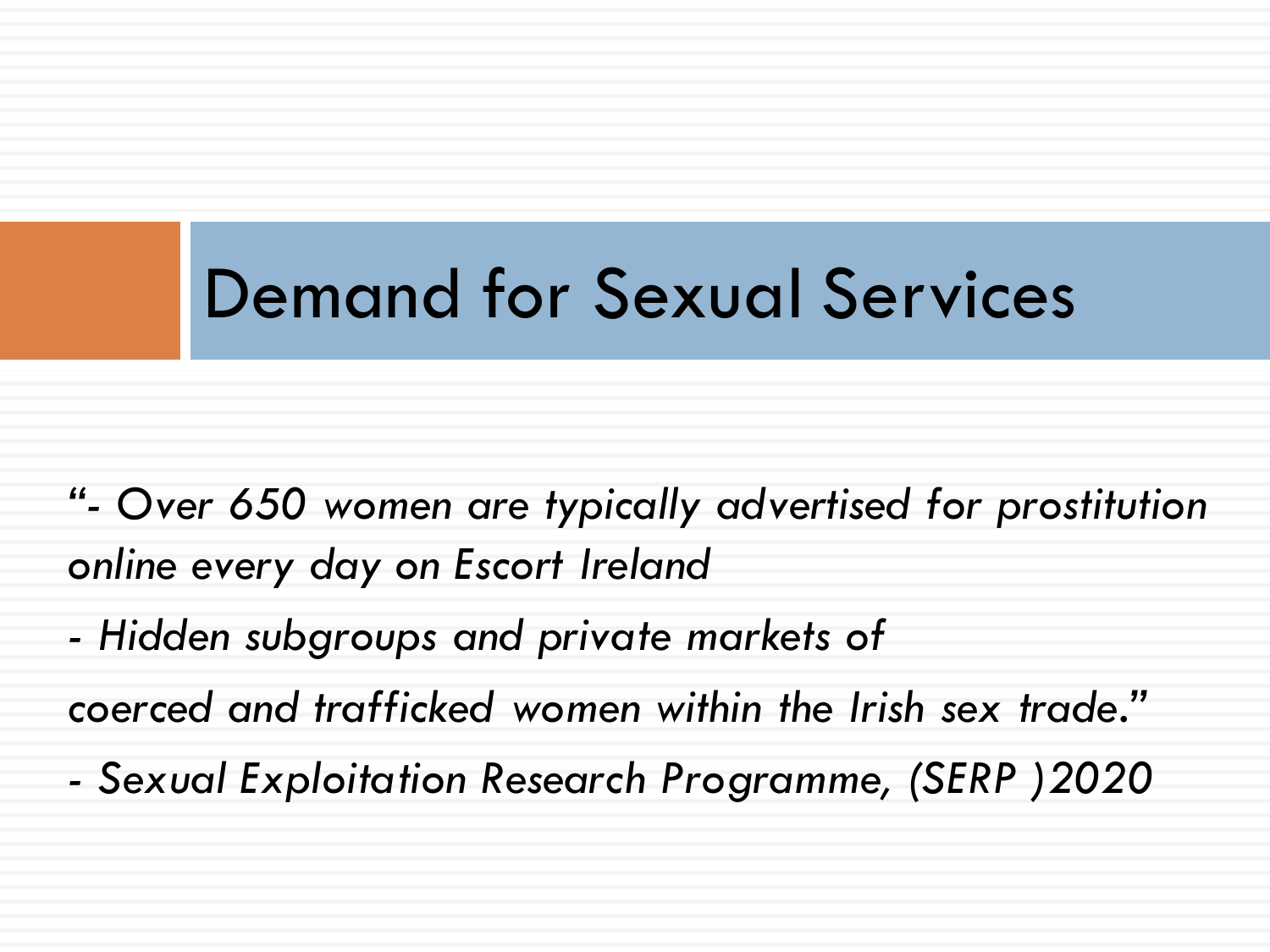## Victim's voices

*"I've suffered so much in this life. For someone to say she can help me. She said I would be working in a restaurant to make the money to pay her back for helping me arrange my travel. I was happy."*

*- Gift*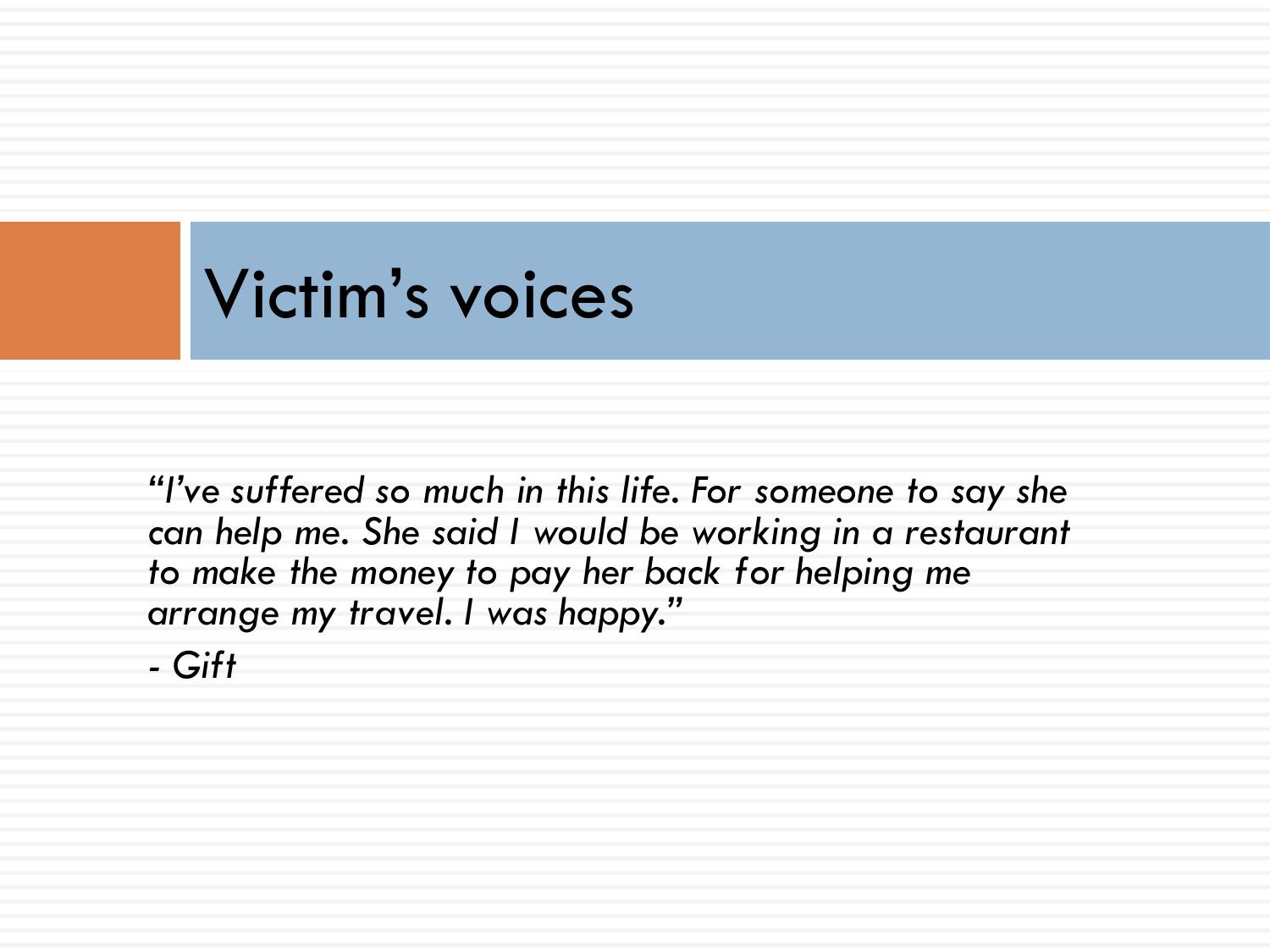## Impact of Human Trafficking on Women

- □ Sexually Transmitted Infections/Diseases
- □ Violence
- □ Torture
- □ Consumption of Hard Drugs
- □ Post trafficking trauma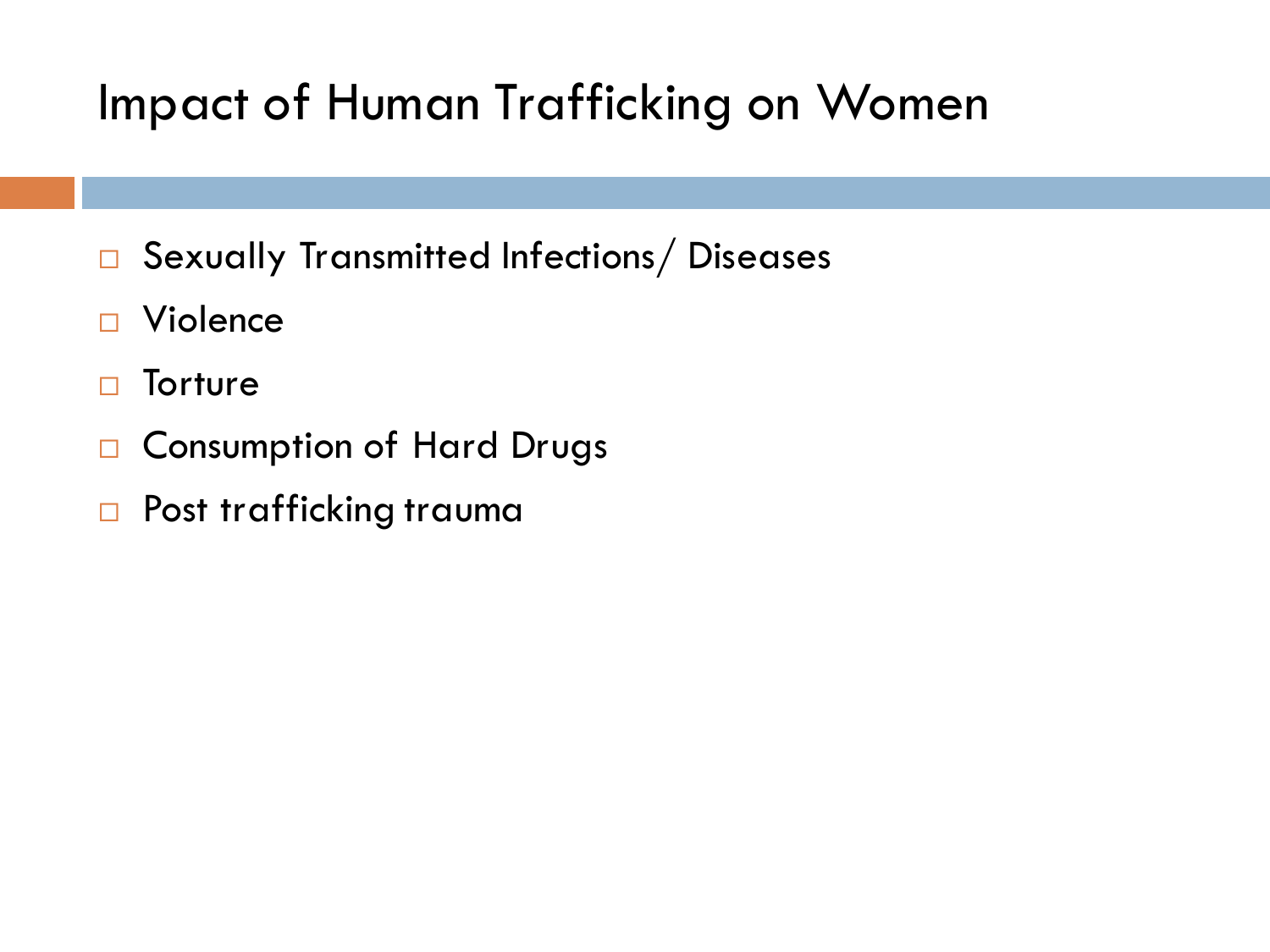## Victim's voices

*"*"*When I think about it, I am not happy. They urinated on my face. They beat me. I usually cry when they are doing it. When I am shouting no one would come and save me. They had paid my Madam, so they did what they liked to me*." -Gift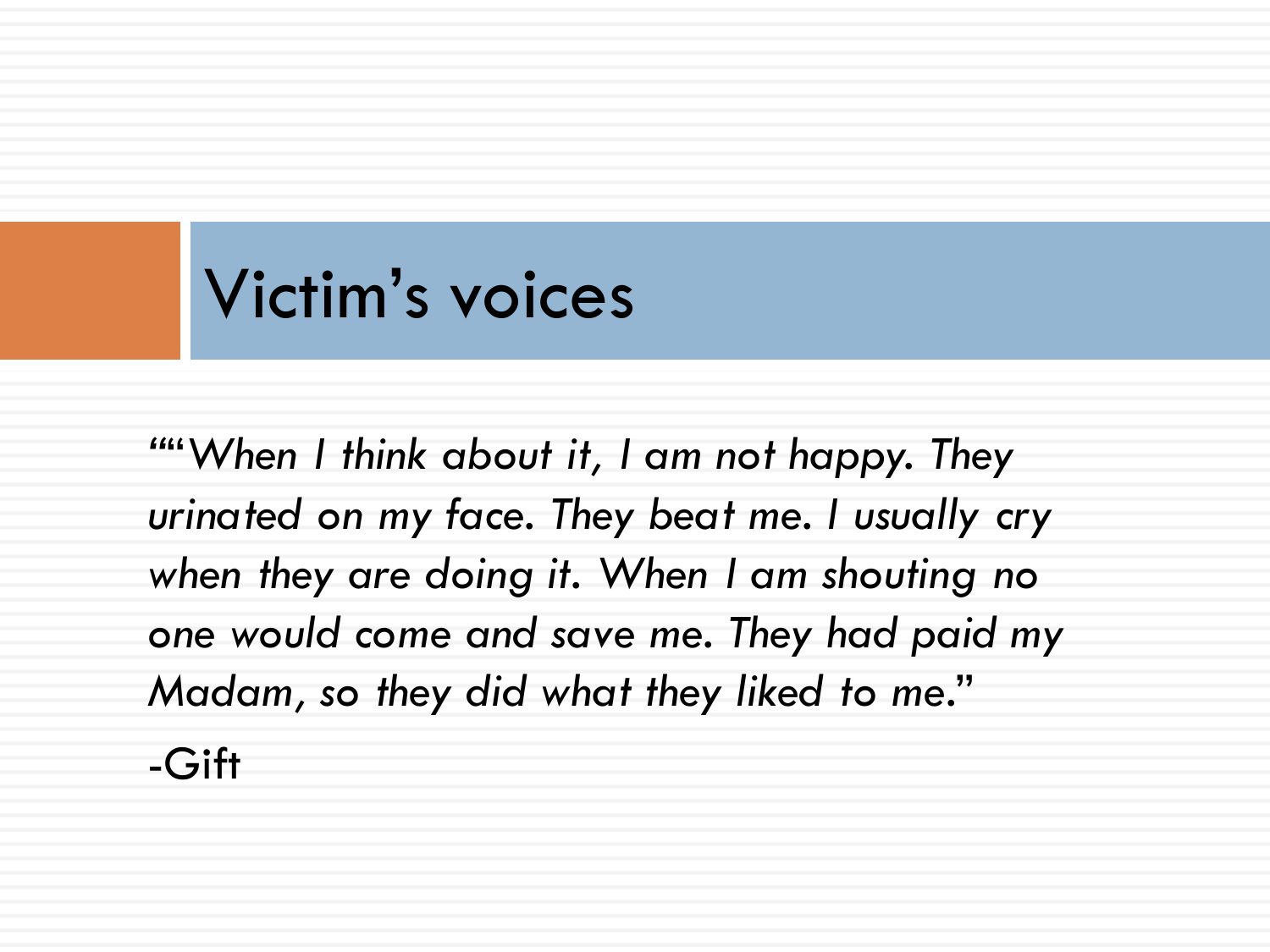#### National Plan to combat human trafficking

#### □ Referral of potential victim by:

- ➢ Border Control at the Airport
- ➢ Non-Governmental Organisations
- ➢ The victim themselves could report to the local Gardaí
- ➢Workplace Relations Commissions
- ➢ A concerned citizen may also referral potential victim of human trafficking
- $\Box$  Identification of suspected victim of Anti Human Trafficking Unit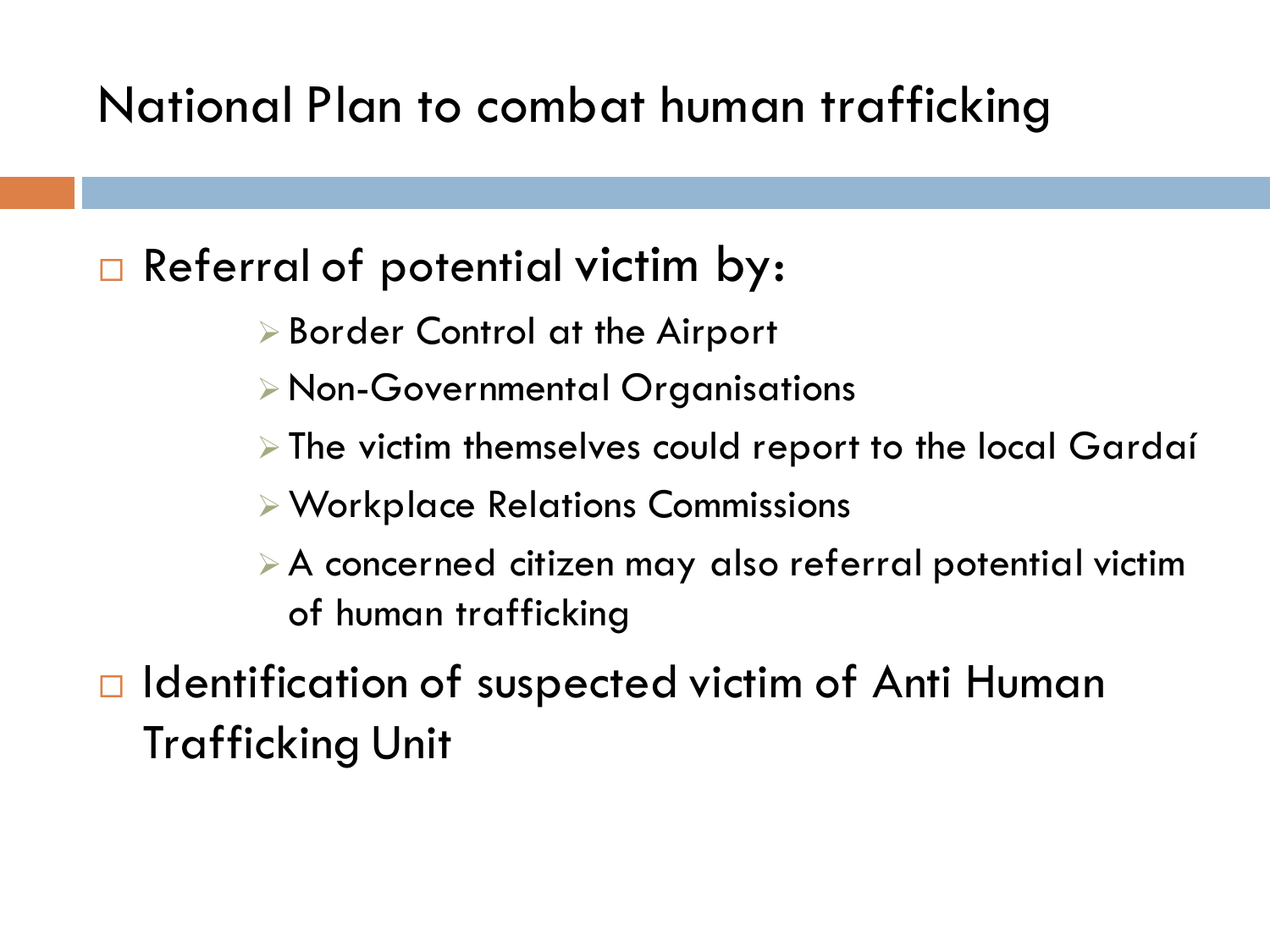## National Plan to combat human trafficking

### **Victim Support Structure**

- ➢ Healthcare Plan
- ➢ Legal Support
- ➢ Accommodation Arrangements
- ➢ Immigration Arrangements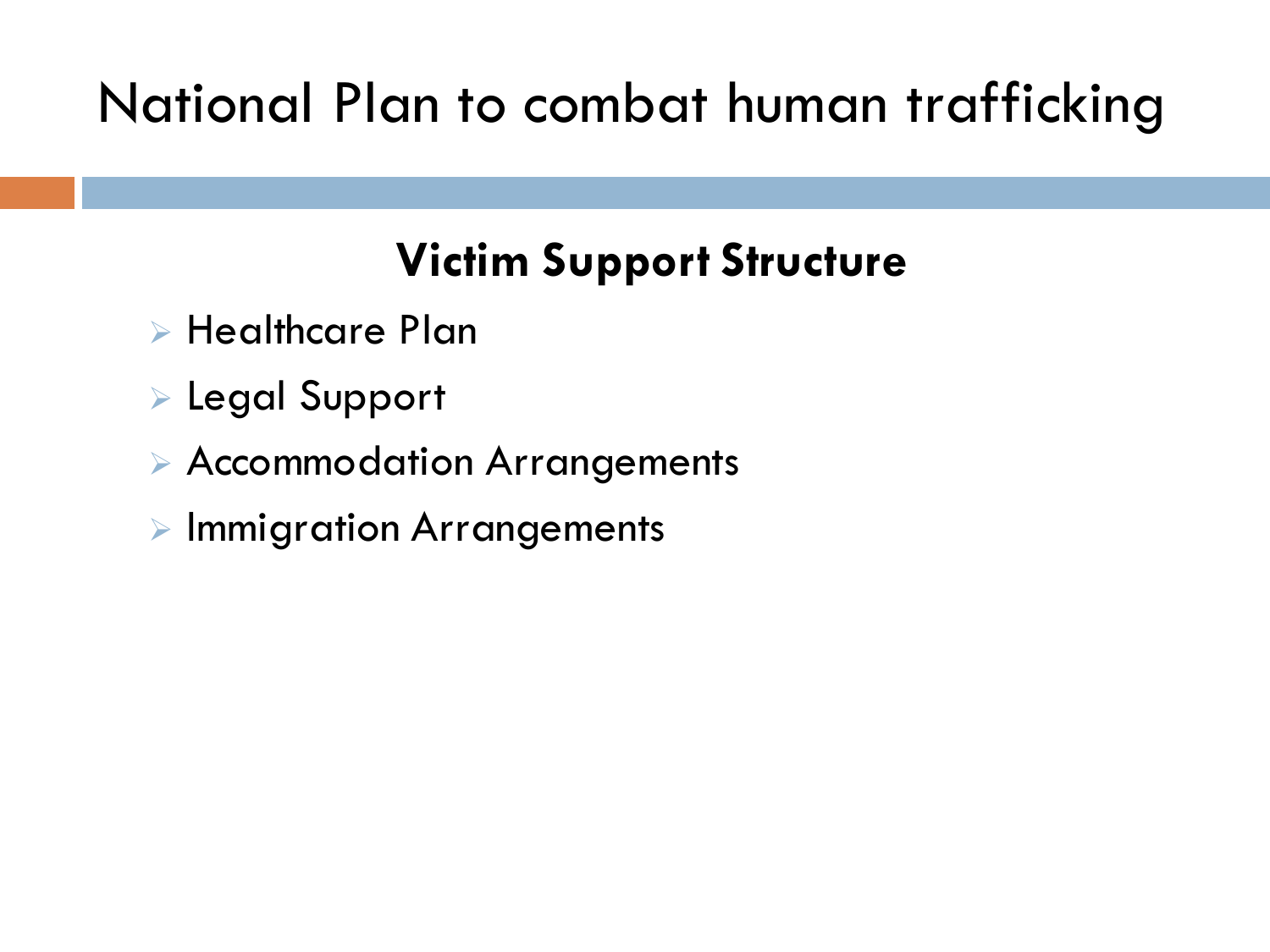#### The Domestic Legislation and Administrative Arrangements

- Criminal Law (Human Trafficking) Act 2008
- Criminal Law (Human Trafficking) (Amendment) Act 2013
- Criminal Law (Sexual Offences) Act 2017
- International Protection Act 2015
- □ Illegal Immigrants (Trafficking) Act 2000
- The Child Trafficking and Pornography Act 1998
- □ Administrative Immigration Arrangements for the Protection of Victims of Human Trafficking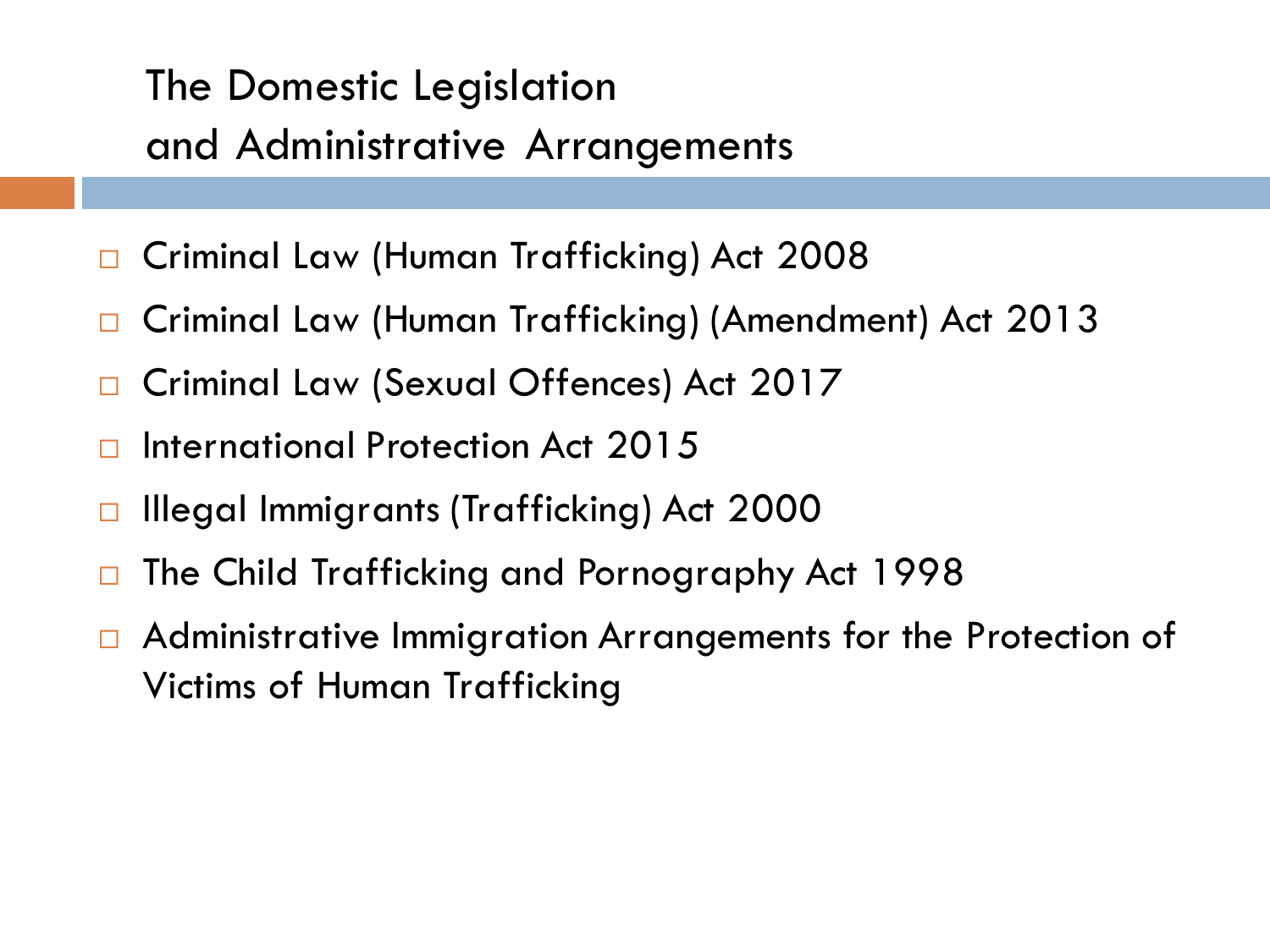Ireland Policy Challenges – The African Women Perspective

 $\Box$  The Problem with Identification: The Role of the Gardaí

#### **Status Dichotomy**

➢ Prosecutor vs Supporter

➢ Illegal immigrant vs Victim of Trafficking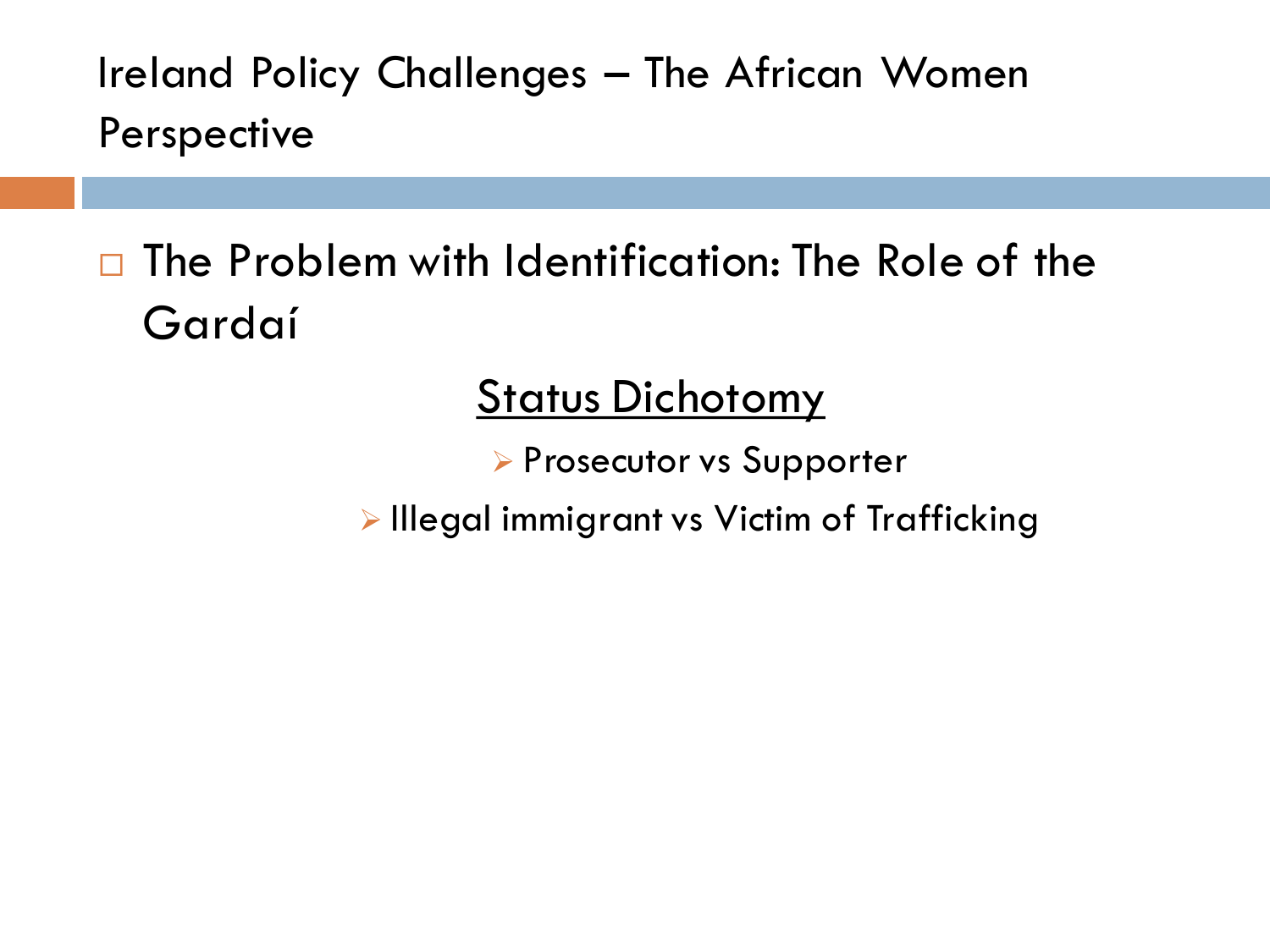#### Ireland Policy Challenges – The African Women Perspective

#### $\square$  The Problem with Identification: The Victim Witness

- ➢ Language Barrier
- $\triangleright$  Fear of the authorities
- ➢ Familial ties or communal ties with traffickers
- ➢ Juju Oath
- ➢ Ignorance of the law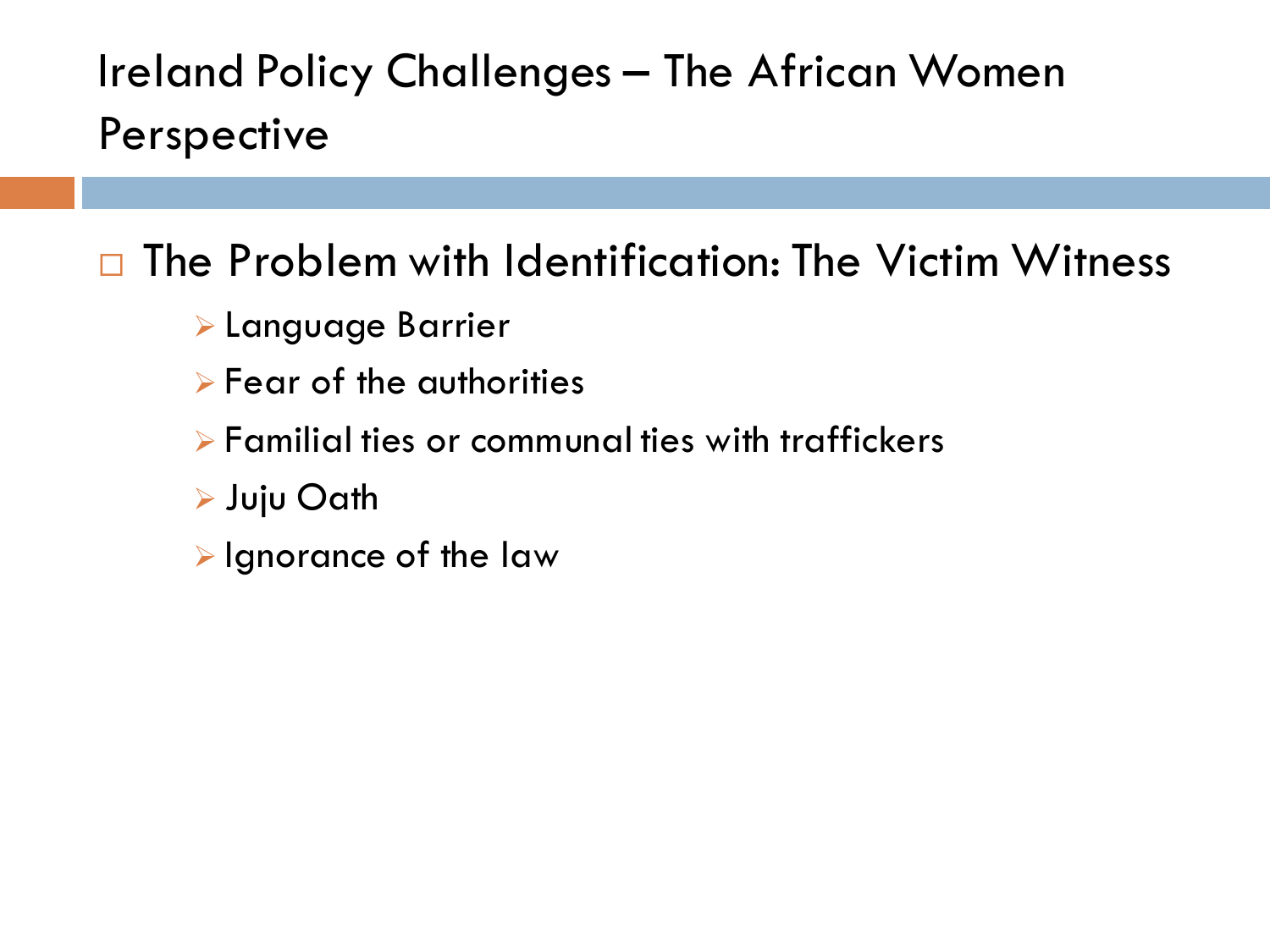## Victim's Voices

*"I was afraid of seeing police, afraid that I would be caught. I cannot talk to the police. I will try … In Germany; police came to carry people home.. I don't want to go home."* 

*- Omo*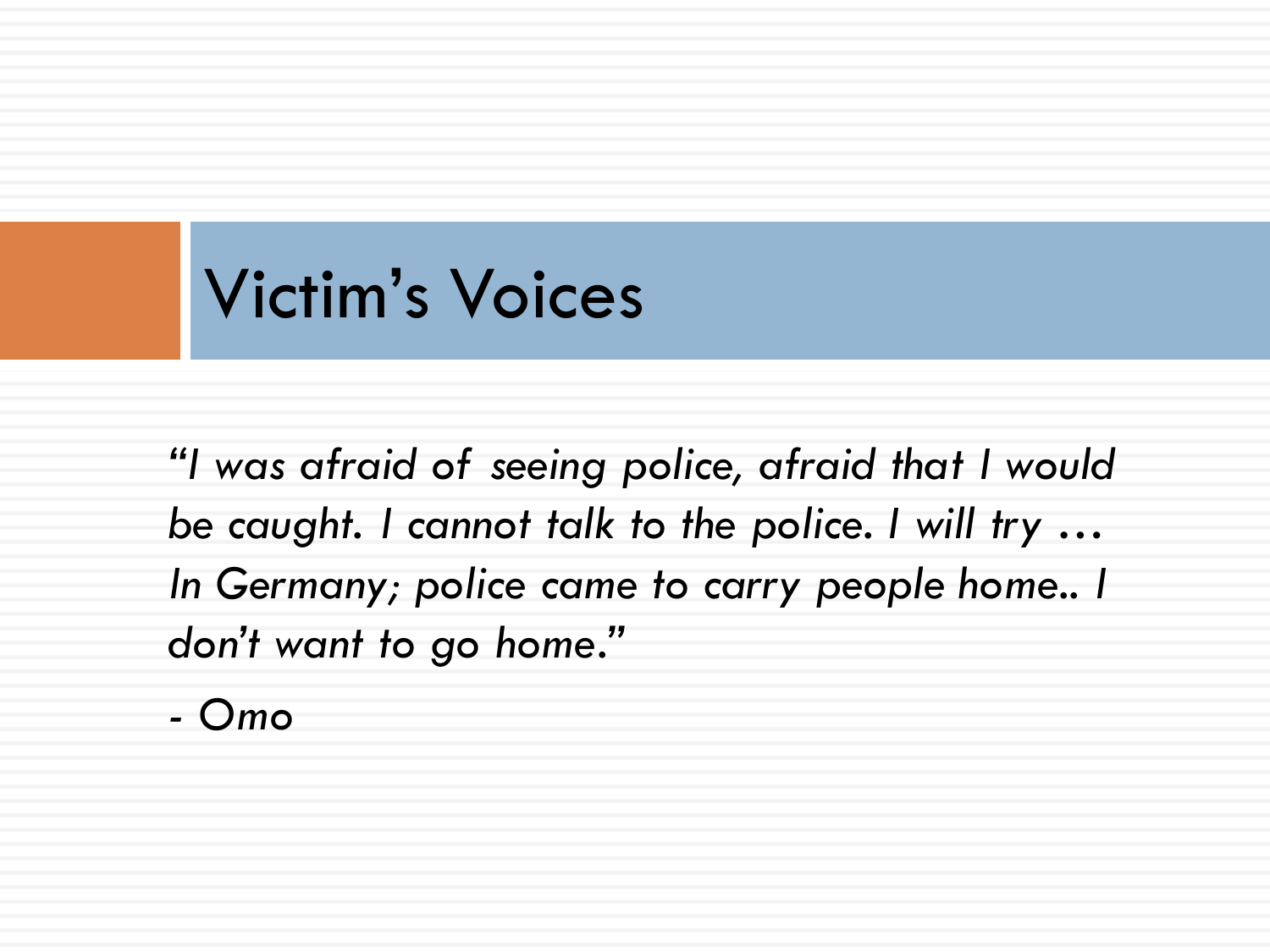Ireland Policy Challenges – The African Women Perspective

#### □ The Accommodation Dilemma

- ➢ Risk of further harm from SGBV
- ➢ Insecurity
- ➢ Privacy
- ➢ Access to services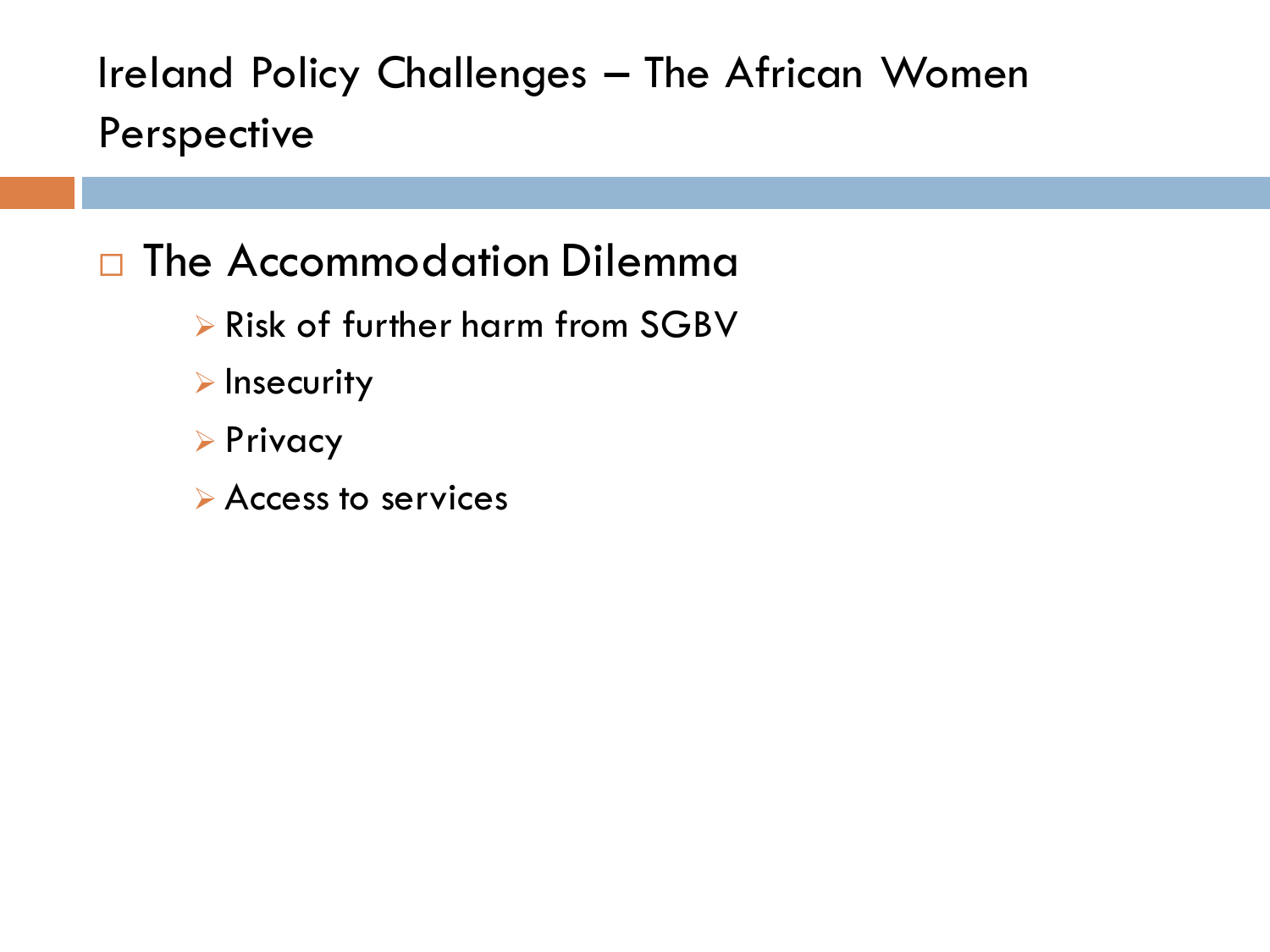## Victim's voices

*"In Balseskin, I was staying alone. Now in this B&B it is difficult. I am sharing room with people. I can't take my counselling sessions … I had to wait till my roommate was away before I could even take your call." - Uyi*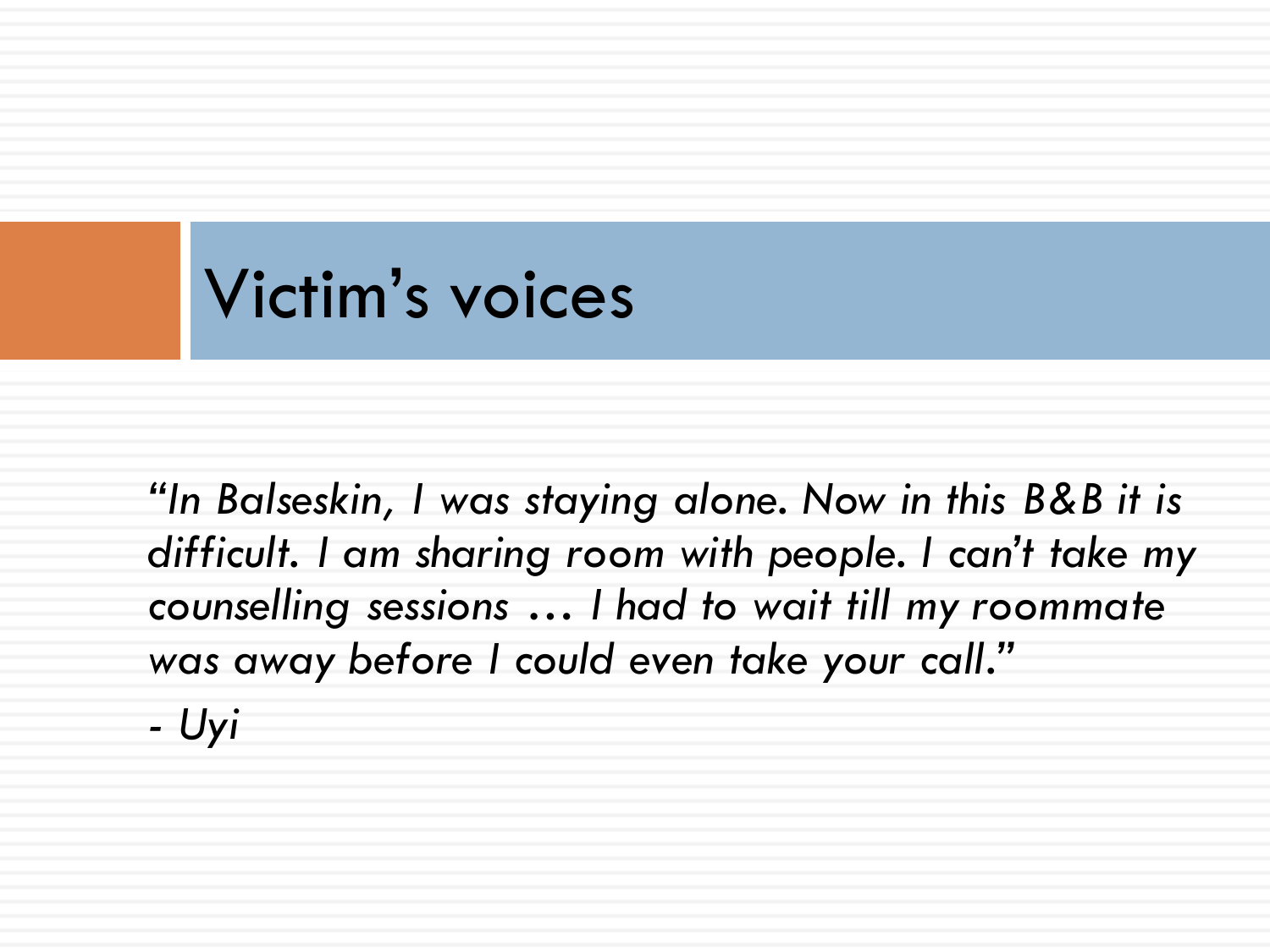## Strategy and Recommendations

- $\Box$  The establishment of gender-specific accommodation
- Statutory definition of reasonable grounds for suspicion that a person is a victim of human trafficking
- $\Box$  Codification of the current practice quidelines that currently provide for the national referral mechanism and the victim support structure.
- $\square$  The recognition of human trafficking as a ground for granting asylum in national law.
- $\Box$  The optimisation of human trafficking related Garda training which includes a sensitisation of the background of African women.
- $\square$  Raising public awareness of human trafficking especially of the decriminalisation of the sale of sex work for professionals among relevant communities.
- □ Transnational anti-trafficking effort between Ireland (destination country) and countries of origin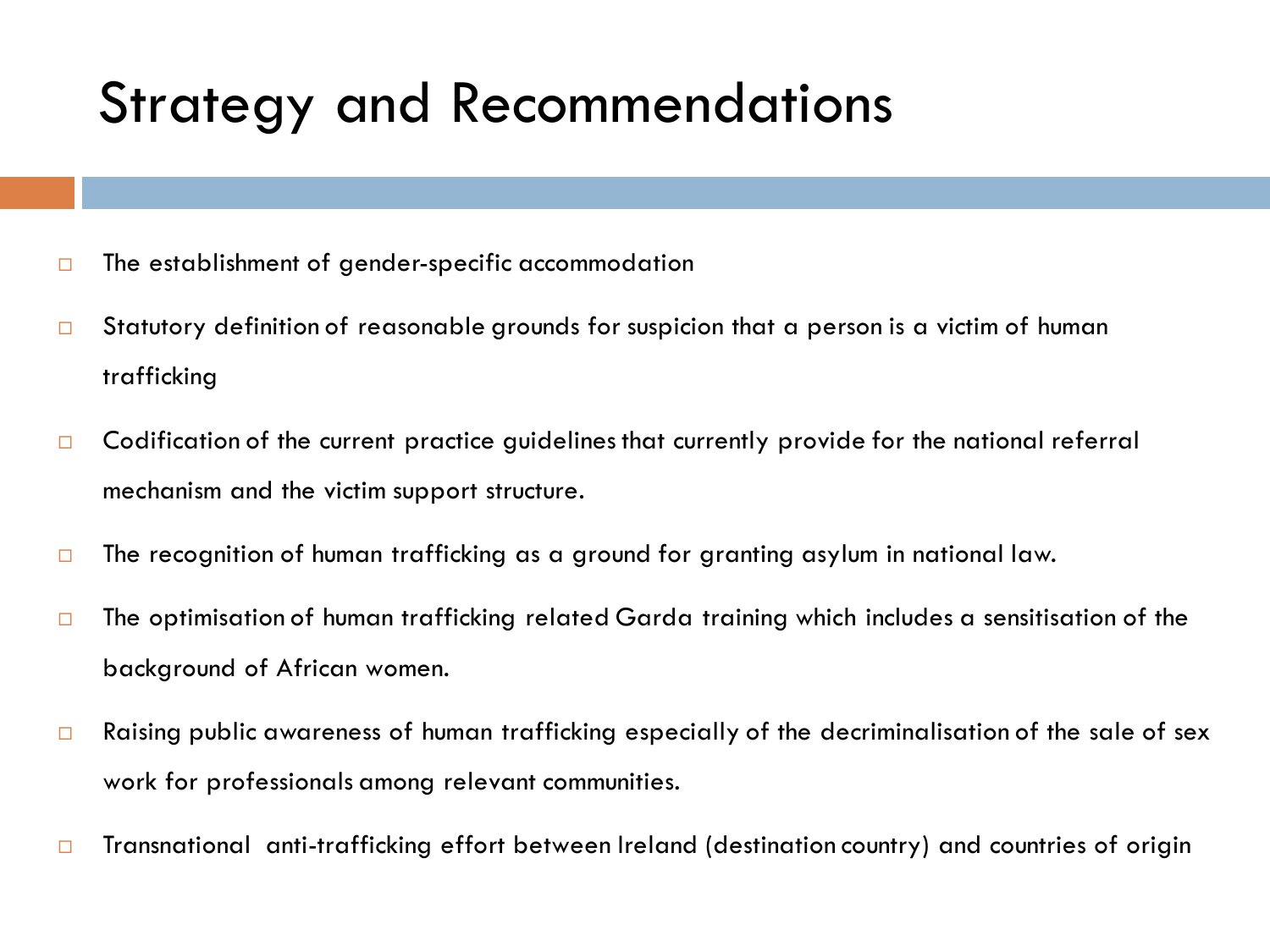## Strategy and Recommendations

- $\Box$  The inclusion of AkiDwA, an organisation which tackles issues affecting African women, as stakeholders in the Ireland's anti-trafficking policy to provide key services including:
	- Access to employment
	- Access to education and training
	- Accompaniment to support services
	- Accompaniment to Garda interviews
	- Raising Awareness in its network of the African communities and asylum seekers in direct provision
	- Provide African victim centred sensitization for professionals.